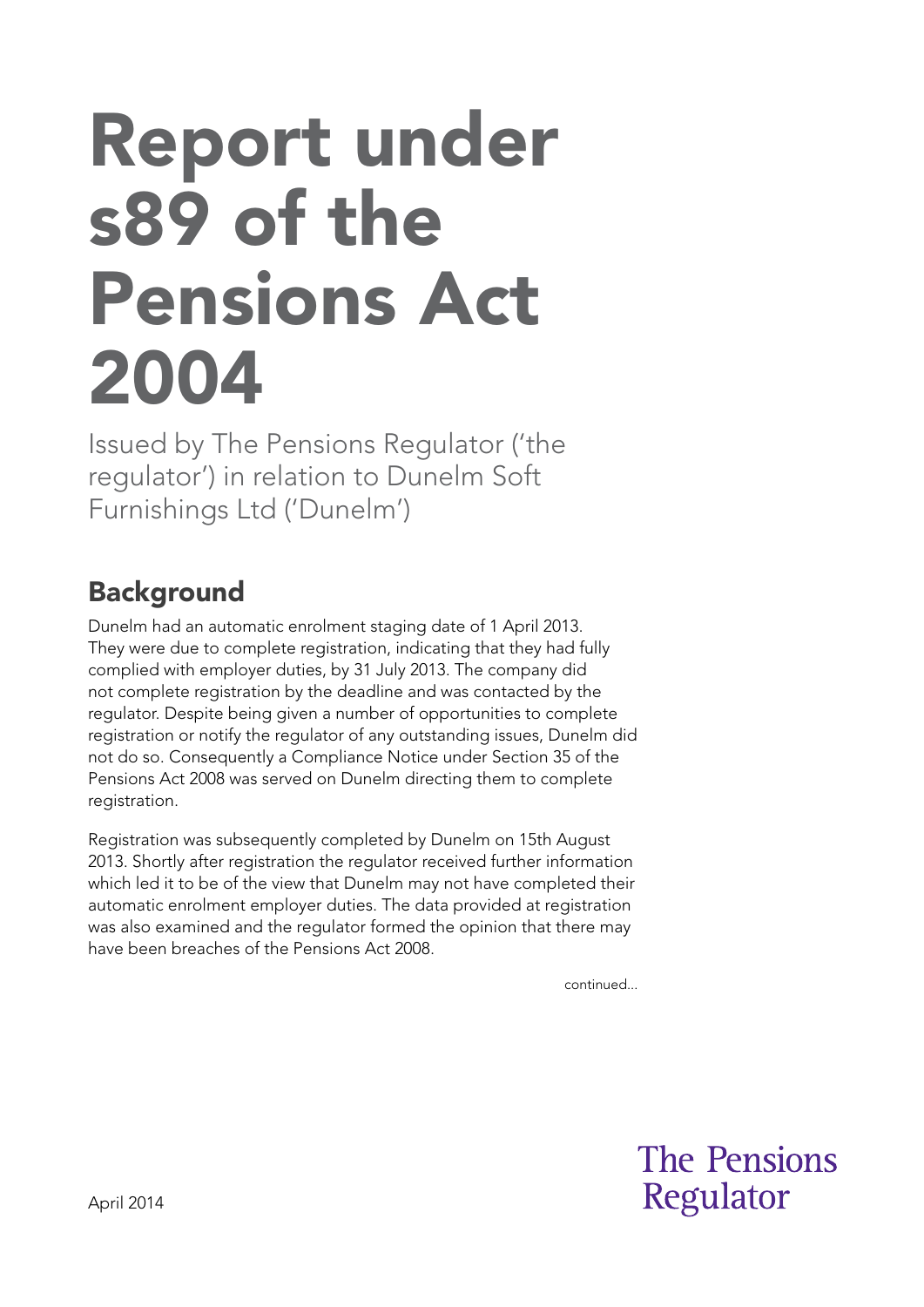The regulator undertook a statutory inspection under Section 74 of the Pensions Act 2004 at the Dunelm head office. During the inspection the regulator's team met with members of Dunelm's payroll and HR teams, as well as specialist advisors. These Dunelm representatives were fully cooperative and highlighted several breaches to the regulator. In summary, the regulator found that Dunelm had:

- failed to enrol members of the four weekly payroll on time. These members were automatically enrolled a month late
- failed to enrol certain members of the monthly payroll on time. These members were automatically enrolled three months late, and
- not paid across to the pension provider a significant level of contributions as a result of the failures above.

It was evident to the regulator that the above issues existed and were known prior to registration, therefore the data submitted in the regulator's registration portal was inaccurate and the declaration indicating compliance with employer duties was wrong. It was also clear that key personnel at an executive level had been unaware of the service of the Compliance Notice directing registration, and the internal governance for ensuring the proper completion of this process had failed.

Dunelm openly explained to the regulator the difficulties they had experienced and the cause of a number of the issues. The contributory factors were:

- the bespoke payroll solution had design flaws resulting in significant delay in achieving compliance and completing registration. The bespoke payroll solution did not fulfil the Dunelm specification, was ineffective for automatic enrolment and the reporting capability was not fully functional
- key members of staff involved in the automatic enrolment project, including the points of contact, had ceased employment with Dunelm at critical points in the automatic enrolment timeline, namely just prior to the staging date and just after registration
- data quality issues were experienced when uploading employee information to the pension provider which prevented active membership of the pension scheme being achieved.

2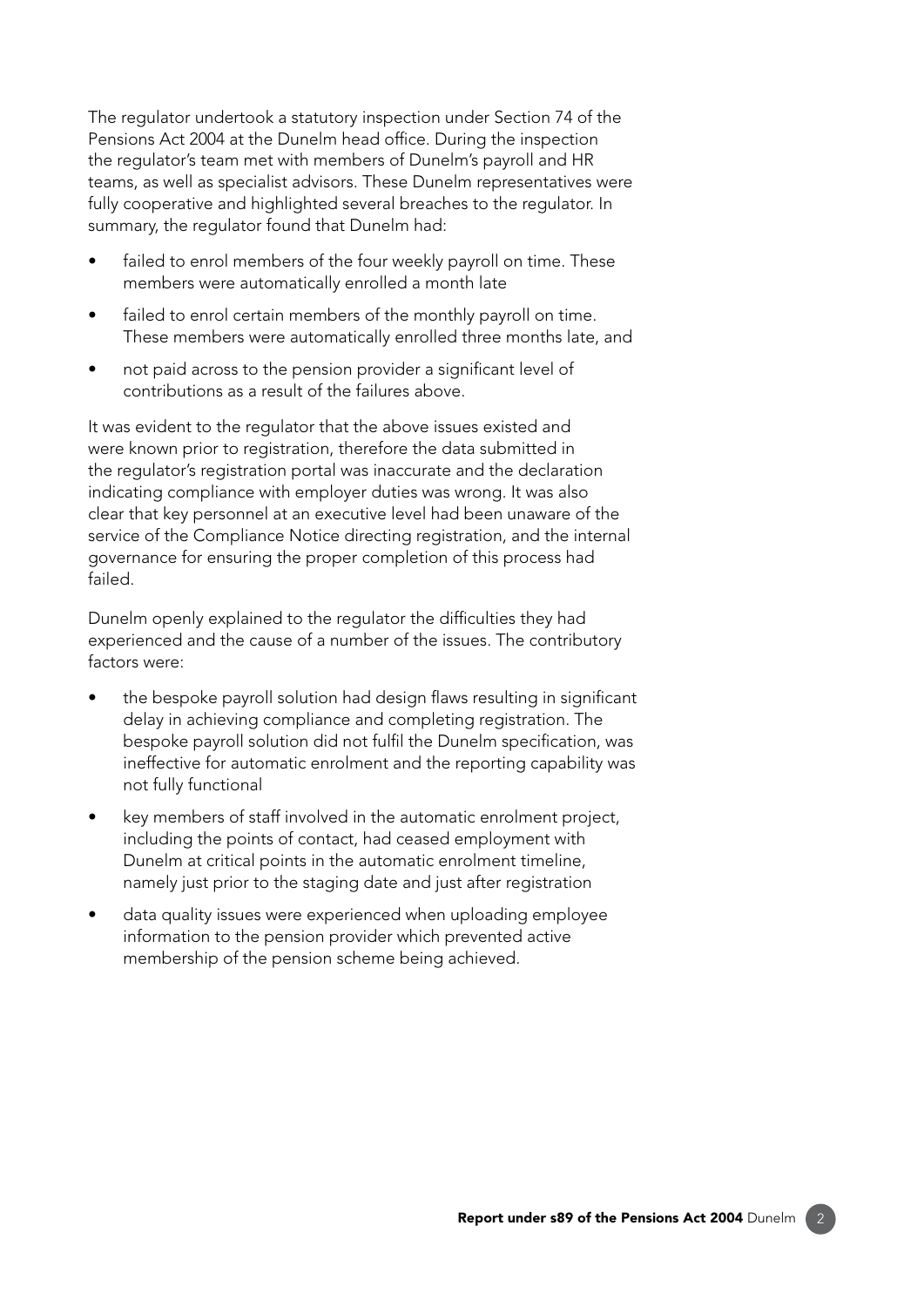### Regulatory action

During and after the statutory inspection, the regulator actively engaged with Dunelm and its third party partners who supplied payroll and pension services. This enabled the regulator to obtain a full understanding of the issues, assist in resolving the difficulties, and ensure that Dunelm became compliant as soon as practicable. Throughout this period Dunelm were open, forthcoming and fully cooperative with the regulator in their endeavour to meet their employer duties.

Due to the signifcant amount of pension contributions which were outstanding and in order to protect the member benefts, the regulator served an Unpaid Contributions Notice pursuant to section 37 Pensions Act 2008 on Dunelm directing it to pay over the due contributions.

### **Outcome**

Following the regulator's inspection Dunelm paid across approximately £35,000 in contributions for the four weekly payroll. The Unpaid Contributions Notice directed the payment of approximately £83,000 in unpaid contributions, which Dunelm had calculated were due in respect of the monthly payroll employees.

Once the Unpaid Contribution Notice was served, having re-examined their calculations, Dunelm informed the regulator that the actual amount owed in respect of the monthly payroll was approximately £108,000. Dunelm paid these outstanding contributions into the pension scheme.

Following close work between Dunelm, the pension provider and the regulator, Dunelm are now fully compliant with their automatic enrolment duties, and all outstanding contributions due have been paid.